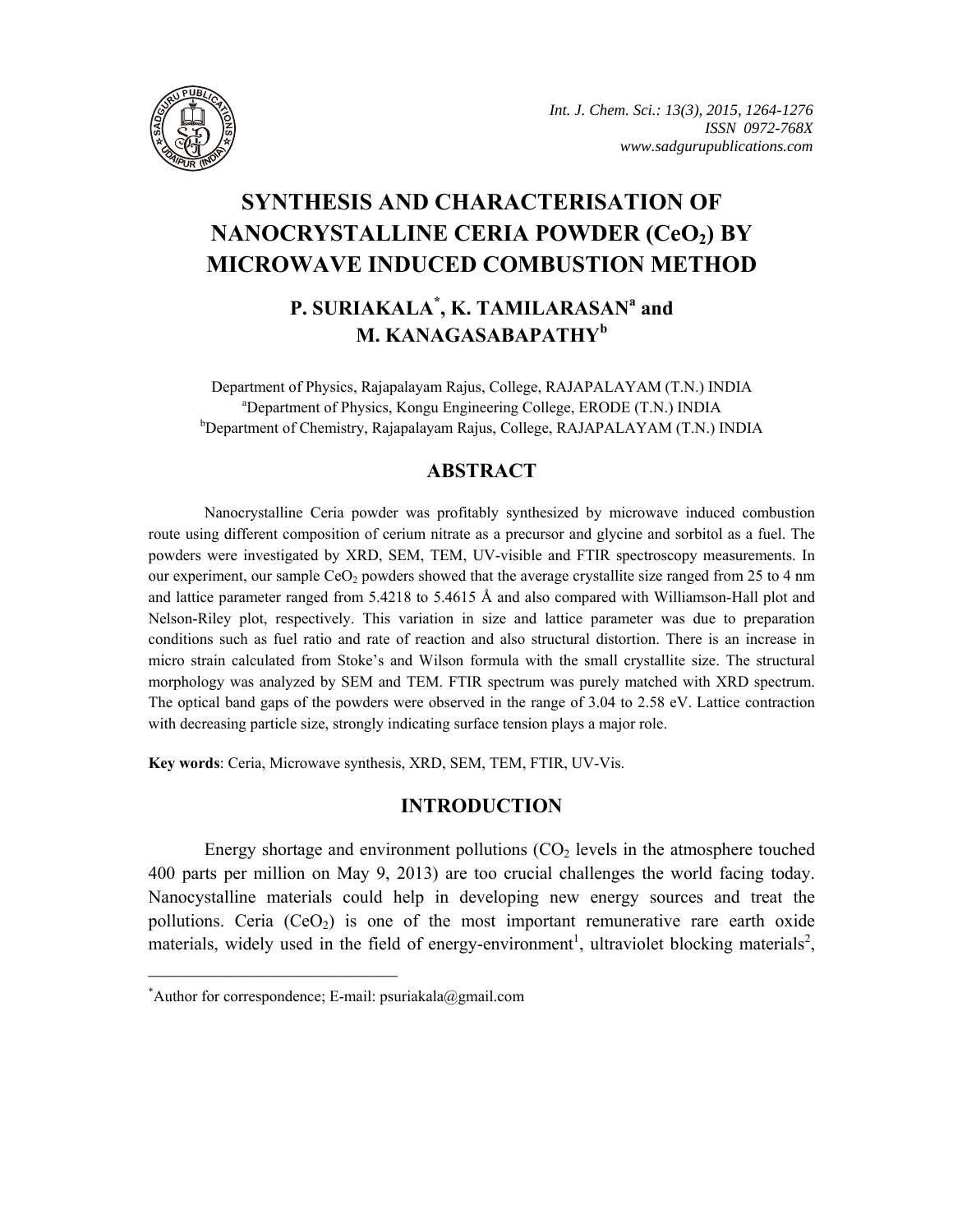oxygen gas sensors<sup>3</sup> and spintronics<sup>4</sup>, etc. Nanostructure ceria materials with diverse properties could help in developing new energy sources of solid oxide fuel cells<sup>5</sup> and treat the pollutions in three way catalysts<sup>6</sup>. Cerium oxide is also well known for its optical properties and it can filter ultraviolet (UV) rays up to 370 nm. Cerium oxide is a semiconducting material with a band gap of around 3.0-3.2 eV. Ultrafine ceria has been used as a sun screen material for its excellent ultraviolet absorption property<sup>7</sup>. Ceria has shown ferromagnetic behavior due to its oxygen deficiency<sup>8</sup>.

By considering the importance of nanocrystalline ceria for different applications, various synthesis methods were adopted viz, co-precipitation<sup>9</sup>, micro emulsion<sup>10</sup>, high energy ball milling and liquid processing<sup>11</sup>, sono chemical and microwave techniques<sup>12</sup>. When compared to other techniques for the synthesis of nanocrystalline ceria powder, microwave induced combustion method is a simple and better one, low in cost, time saving and low energy consumption. In our study, glycine and sorbital were used as fuels for the synthesis and characterization of nano crysatalline ceria powder using cerium nitrate for various industrial applications.

#### **EXPERIMENTAL**

All the reagents used for the preparation were analytically pure. Here, cerium nitrate  $Ce(NO<sub>3</sub>)<sub>3</sub>$ .6H<sub>2</sub>O acts as precursor material for  $CeO<sub>2</sub>$  and glycine and sorbitol acts as fuels. For stock solution preparations, de-ionized water was used. For the preparation of  $CeO<sub>2</sub>$ , stock solution of cerium nitrate with various concentrations (0.25 mol, 0.5 mol and 0.75 mol) were prepared and stored at room temperature. 100 mL of the 0.25 mol of  $Ce(NO<sub>3</sub>)<sub>3</sub>·6H<sub>2</sub>O$  were well mixed with 2 mL of glycine and 2 mL of sorbitol. The fuel concentration was fixed and the cerium nitrate concentration was varied as per the stock solution prepared. Then, the beaker was introduced into the microwave oven (Samsung 900W & 2450 HZ), conventionally heated at  $250^{\circ}$ C for 10 min and then applied a microwave power at 300 W for 10 min. A lot of fumes were observed during the microwave heating reaction. Finally a light yellow in color powder product was obtained and named as (CEA). The same experimental procedures were followed for other two molar concentrations; the final products were named as CEB (0.5 mol) and CEC (0.75 mol). Details of experimental process were shown in Table 1.

The X-ray diffraction (XRD) patterns of the powder samples were measured at room temperature with Bruker Axs D8 Advance diffractometer with CuKα radiation of wavelength 1.5418 Å. Molecular structure and bonding characteristics was analyzed using FTIR (Thermo Nicolet, Avatar 370). Optical properties of nano-crystalline ceria were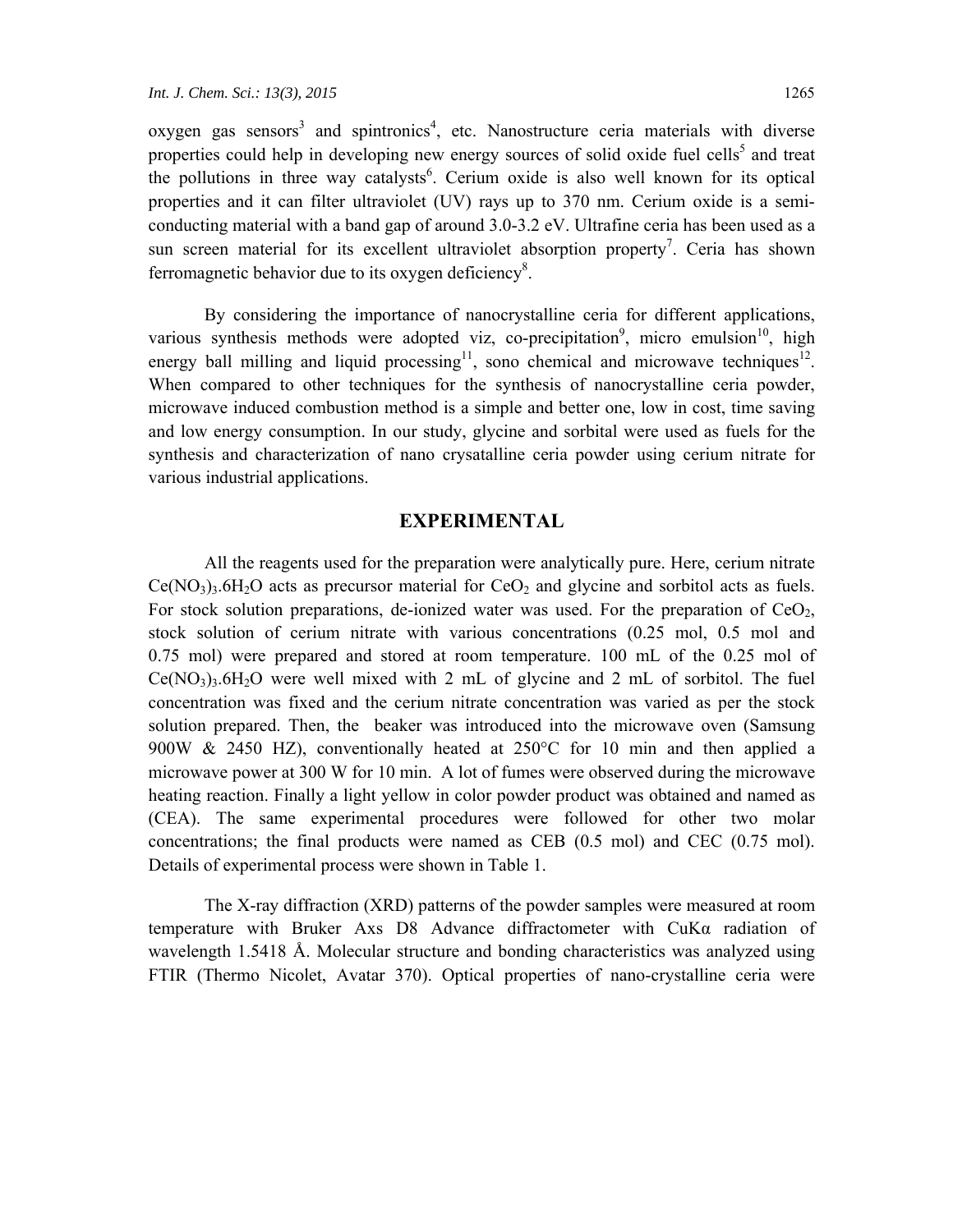studied by UV-Vis – NIR Spectrophotometer (Varian, Cary 5000). The microstructure morphology and the elemental composition of the prepared powders was analyzed by Scanning Electron Microscopy (JEOL Model JSM-6390LV), and Transmission Electron Microscopy (JEOL JEM 2100).

| S.<br>No. | <b>Stock solution</b>                                                              | <b>Chemical</b><br>composition                              | <b>Characteristic</b>                                                      | Final                                                     |                 |
|-----------|------------------------------------------------------------------------------------|-------------------------------------------------------------|----------------------------------------------------------------------------|-----------------------------------------------------------|-----------------|
|           | <b>Starting material</b>                                                           | Fuel                                                        | (Mixture) taken<br>for synthesis                                           | of microwave<br>oven used                                 | product<br>name |
|           | 10.85 g of $Ce(NO3)3$ .6H <sub>2</sub> O<br>mixed with 100 mL of water             | $3.75$ g of<br>Glycine<br>dissolved into<br>100 mL of water | 100 mL of Cerium<br>Nitrate $+ 2$ mL of<br>Glycine $+ 2$ mL of<br>Sorbitol | $250^{\circ}$ C 10 min<br>and $300 W$<br>$10 \text{ min}$ | <b>CEA</b>      |
|           | 21.7 g of $Ce(NO_3)$ <sub>3</sub> .6H <sub>2</sub> O<br>mixed with 100 mL of water |                                                             |                                                                            |                                                           | <b>CEB</b>      |
| 3         | 32.5 g of $Ce(NO3)3$ .6H <sub>2</sub> O<br>mixed with 100 mL of water              |                                                             |                                                                            |                                                           | CEC             |

#### **Table 1: Preparation details of pure ceria sample**

### **RESULTS AND DISCUSSION**

#### **X-Ray diffraction**

Ceria exhibit a face centered cubic crystal structure of fluorite type (Space group: Fm-3 m), in which Ce ions are cubic close packed and O ions are in the tetrahedral space. Fig. 1 shows the powder XRD pattern of ceria powder using various stock solution of cerium nitrate and fuel ratio. The peaks were indexed as per the JCPDF #34-0394. It clearly shows that except the ceria peaks, there is no additional peak. It reveals that the material is in phase pure ceria and also indicates that the powder is random crystallites without any orientation. The ceria powders prepared in the lower concentration of cerium nitrate (0.25 mol) shows a good crystalline material and narrow peaks with an average crystallite size of about 25 nm whereas the powders from the higher concentration of nitrate/fuel ratio indicates that there is a very broad peaks with crystallite size of 7 nm and 4 nm for 0.5 mol and 0.75 mol, respectively. The variation in the sizes of the crystallite was due to concentration of cerium nitrate, amount of fuel in use for preparation and microwave power. Preparation method can be kept constant amount of fuel and microwave powder for all the samples. So the lower concentration of the cerium nitrate with fuel ratio can have faster rate of reaction and higher reaction temperature result increase of crystallite size. Milder reaction obtained in higher concentration of cerium nitrate result decrease of crystallite size. The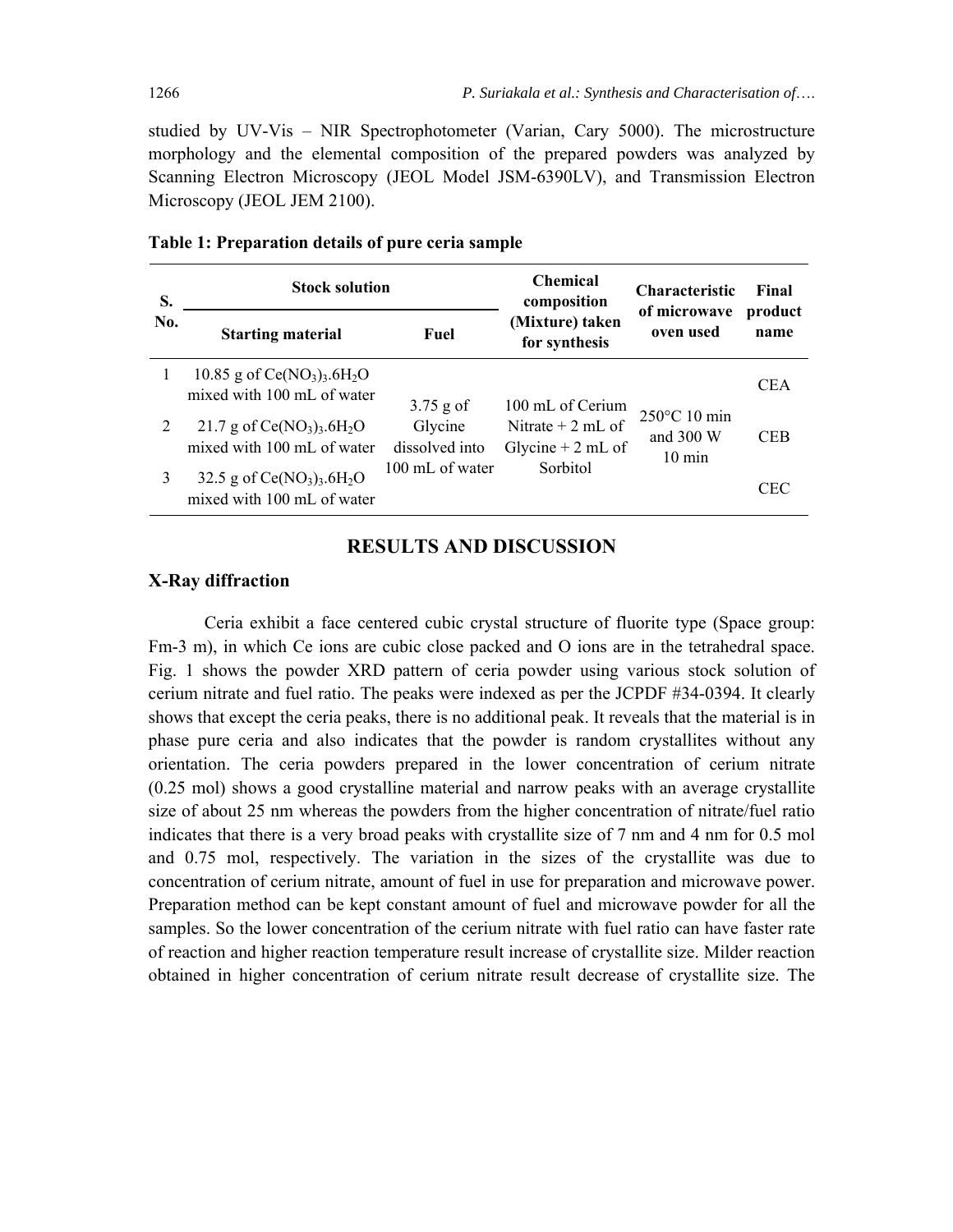value of the crystallite size was compared with Williamson-Hall plot shown in Fig. 2, which was agreed with the crystallite size calculated from Scherrer formula.



**Fig. 1: XRD pattern ceria powder**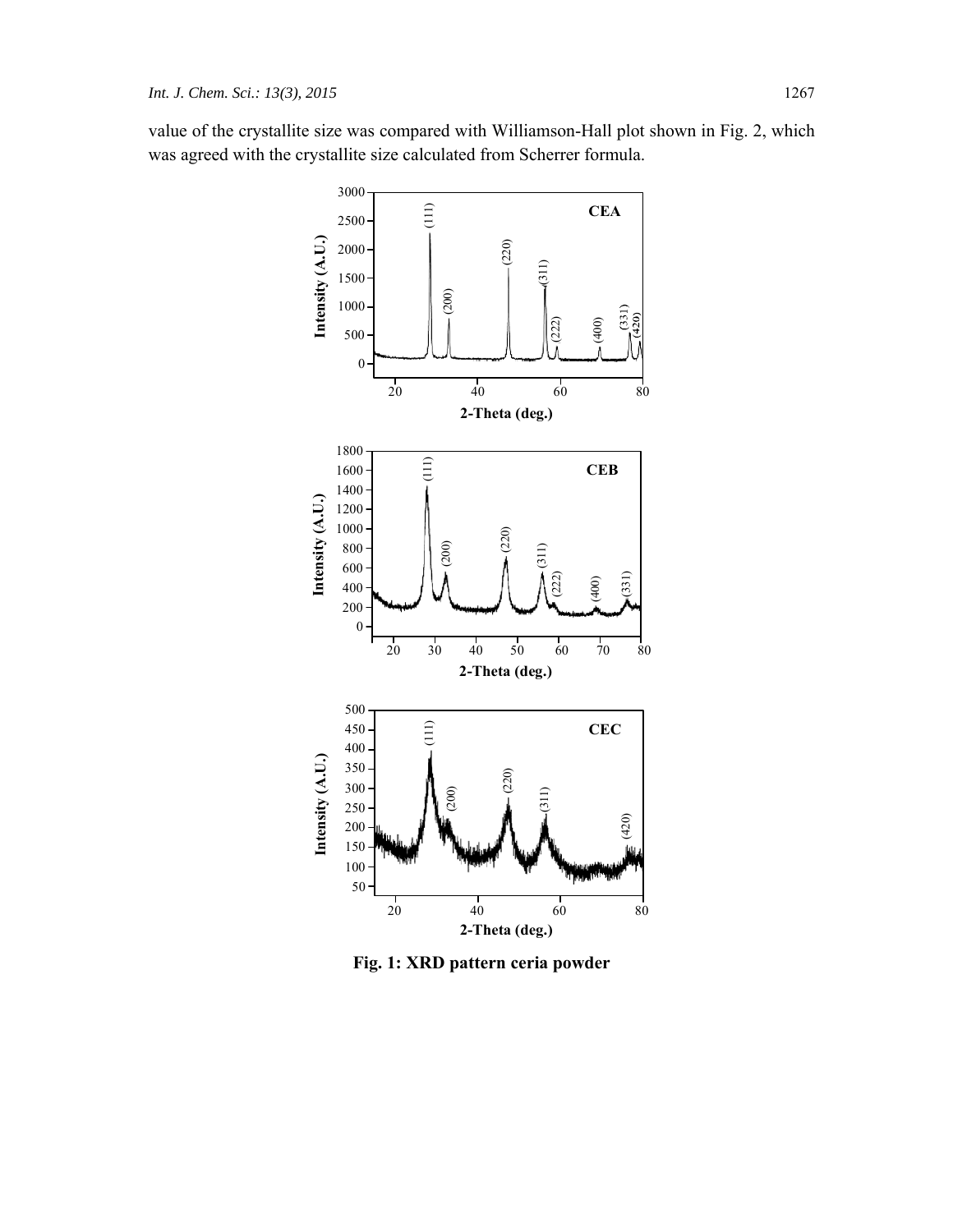

**Fig. 2: Williamson–Hall plot of ceria powder** 

In order to study the structural parameters of these powders, the lattice parameter were calculated from their two theta values as per the standard procedure for cubic system. The lattice parameters obtained from our experiment are in agreement with data reported in literature<sup>13</sup> ( $a = 5.411 \text{ Å}$ ) with small amount of difference. The variation in lattice parameter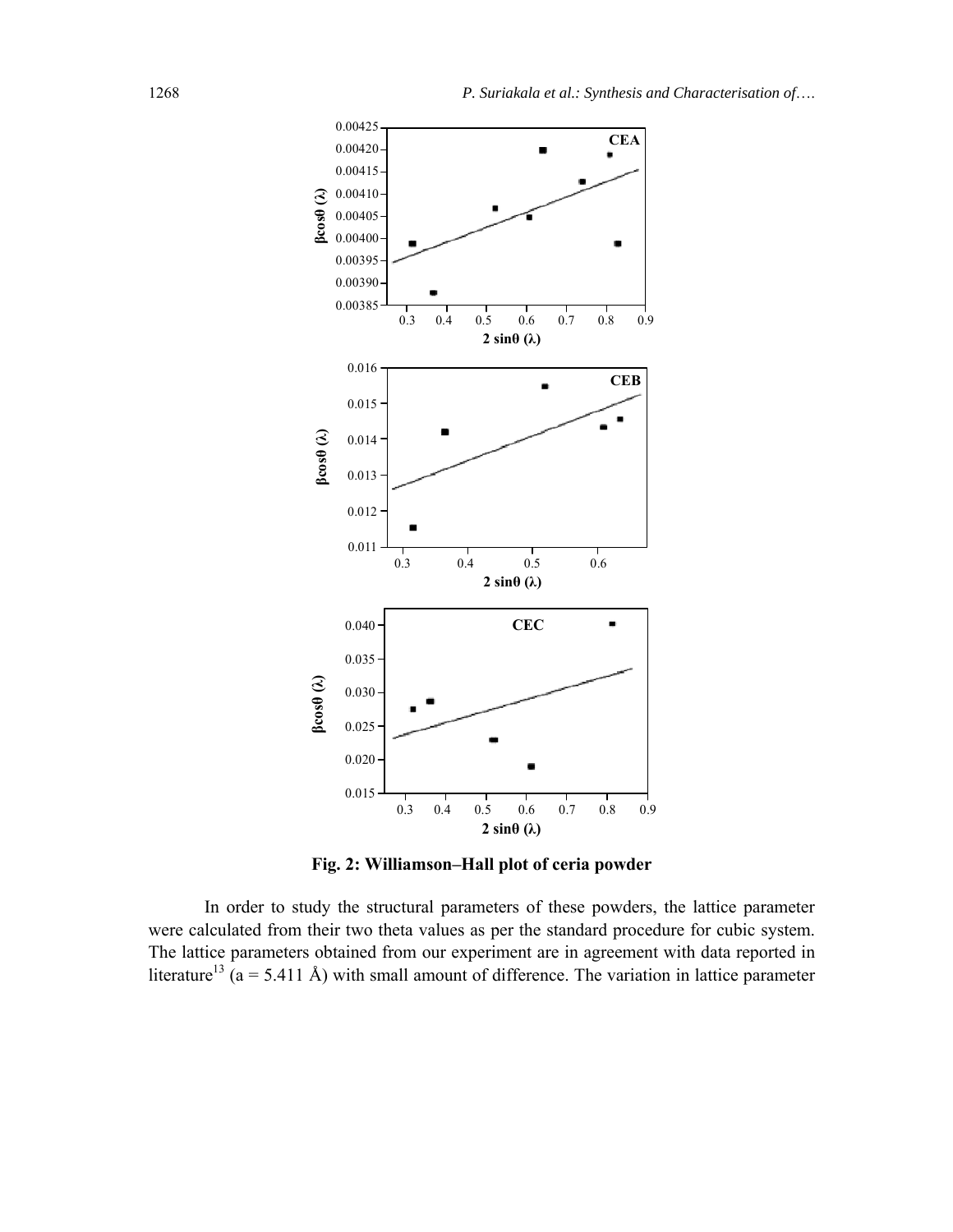caused by the forces exerted between grains during synthesis, are seen to decrease by around an order of magnitude after initial heat treatment. The extraction of accurate two theta from these nano crystalline material is little difficult. To get accurate lattice parameters, the Rietveld method of analysis using Powdercell code<sup>14</sup> and Nelson-Riley plot is (Fig. 3) were used. The resulting final Rietveld plots of all the samples are shown in Fig. 4.



 **Fig. 3: Nelson-Riley plot of ceria powder**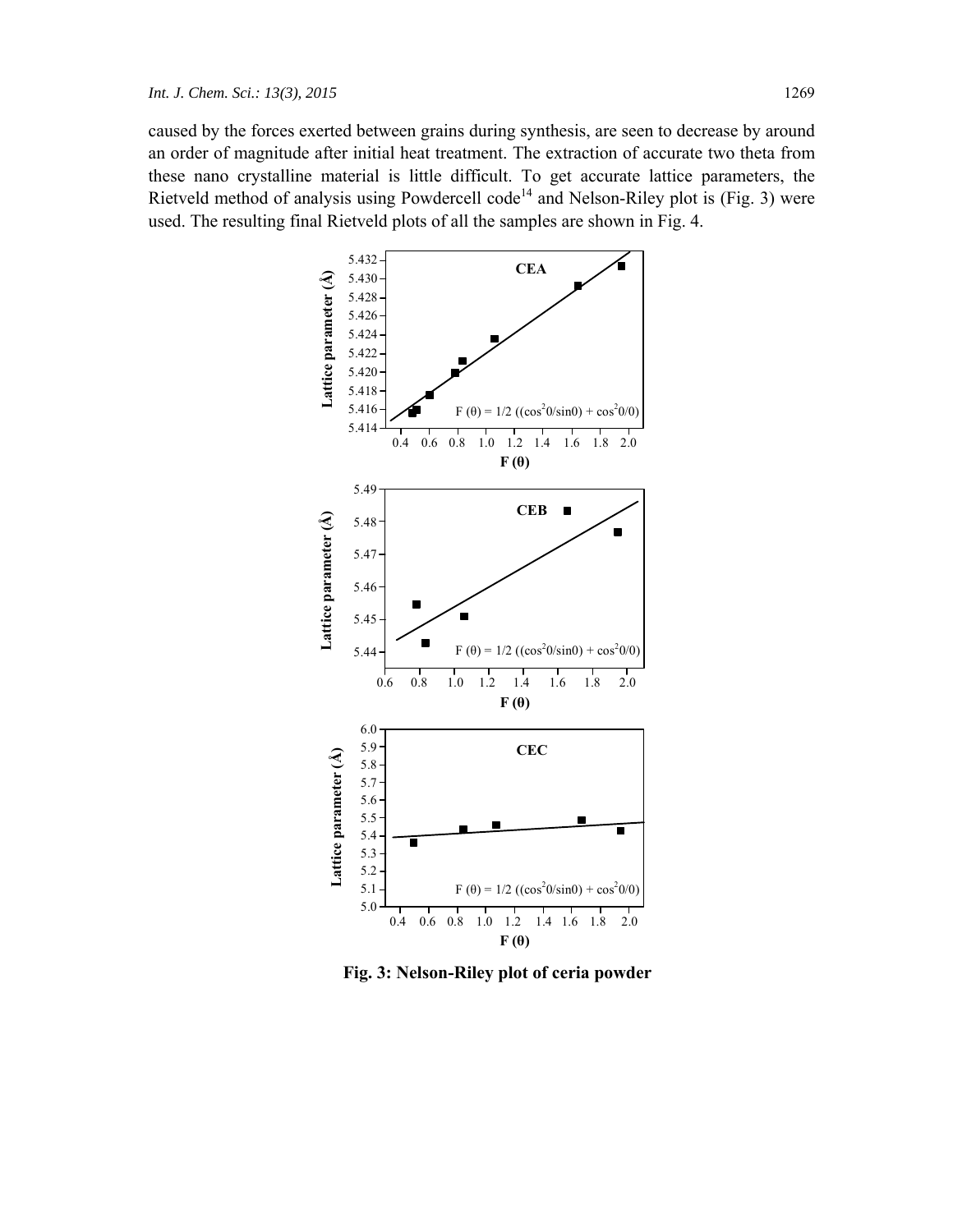

Fig. 4: Typical Rietveld final plot of CeO<sub>2</sub> powders prepared from various nitrate/fuel **ratio (a) CEA (b) CEB and (c) CEC** 

The micro structural parameters such as micro strain of powders are determined from their broadening using standard procedures of Williamson-Hall relation adopted in the Rietveld code itself.

The results were recorded in Table 2. It was observed that when the cerium nitrate concentration increases, there was a decrease in the crystallite size and increase of micro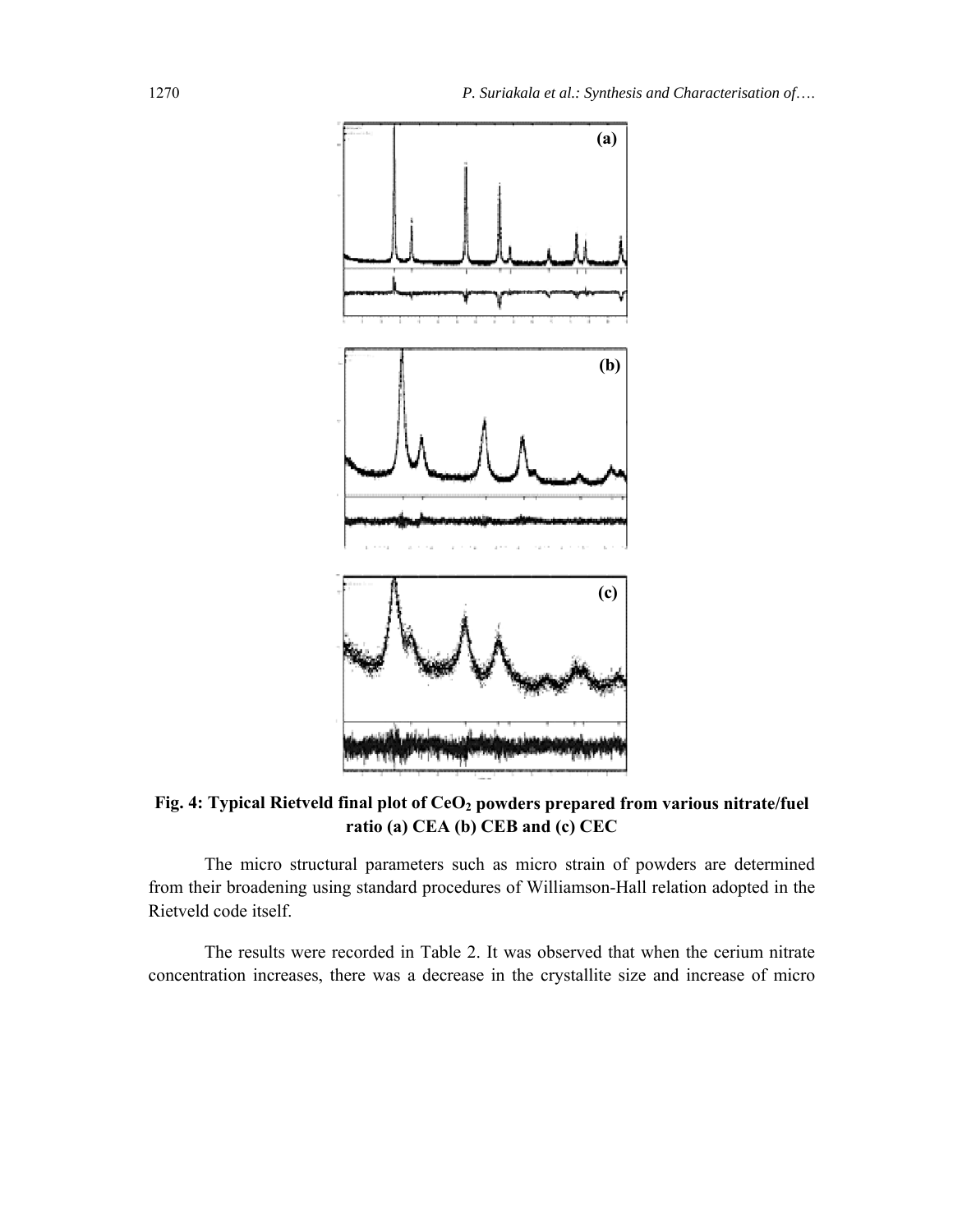strain in the lattice. The powder prepared from the lowest cerium nitrate concentration, the lattice parameter was very close to the standard ceria lattice parameter. The powder prepared using the higher cerium nitrate concentration was found to be higher lattice parameter value. This may be also influence the small crystallite size, large lattice strain and the conditions adopted for preparation.

|               | Crystallite size (nm)     |                     | Lattice parameter $(A)$ |                                    | <b>Strain</b>        |                                             |
|---------------|---------------------------|---------------------|-------------------------|------------------------------------|----------------------|---------------------------------------------|
| <b>Sample</b> | <b>Scherrer</b><br>method | Williamson-<br>Hall | Bragg's<br>formula      | <b>Nelson-Riley</b><br><b>Plot</b> | Convention<br>method | Williamson<br>Hall                          |
| <b>CEA</b>    | 25.4                      | 25.9                | 5.4218                  | 5.41126                            |                      | $3.5 \times 10^{-3}$ $7.010 \times 10^{-4}$ |
| <b>CEB</b>    | 6.8                       | 79                  | 5.4615                  | 5.42352                            | $1.3 \times 10^{-2}$ | 0.01381                                     |
| CEC.          | 35                        | 44                  | 5.4318                  | 5 39457                            | $3.2 \times 10^{-2}$ | 0.03503                                     |

**Table 2: Structural and micro structural parameters of the ceria powders** 

#### **Morphology and microstructure by TEM and SEM**

Fig. 5 gives the TEM image of the powder obtained for the composition of 0.75 mol of  $Ce(NO<sub>3</sub>)<sub>3</sub>$ .6H<sub>2</sub>O. The selected Area Electron Diffraction (SAED) image of the CEC powder clearly shows the ring pattern indicating the powder was polycrystalline nature and confirms the presence of  $CeO<sub>2</sub>$ . SEM images of the various powders prepared at various concentrations of cerium nitrates and fuel are shown in Fig. 6. From this figure, it was observed that at the lower concentration of cerium nitrate shows crystalline grains, whereas the powders prepared at higher nitrate concentration shows the large size foamy agglomerates with voids having wide distribution of sizes. This is due to sudden release of a large amount of gas during the combustion synthesis<sup>15,16</sup>. It confirms that, the cerium nitrate and fuel ratio was one of the important parameters to get the nanocrystalline ceria powders.



**Fig. 5: TEM image and SAED**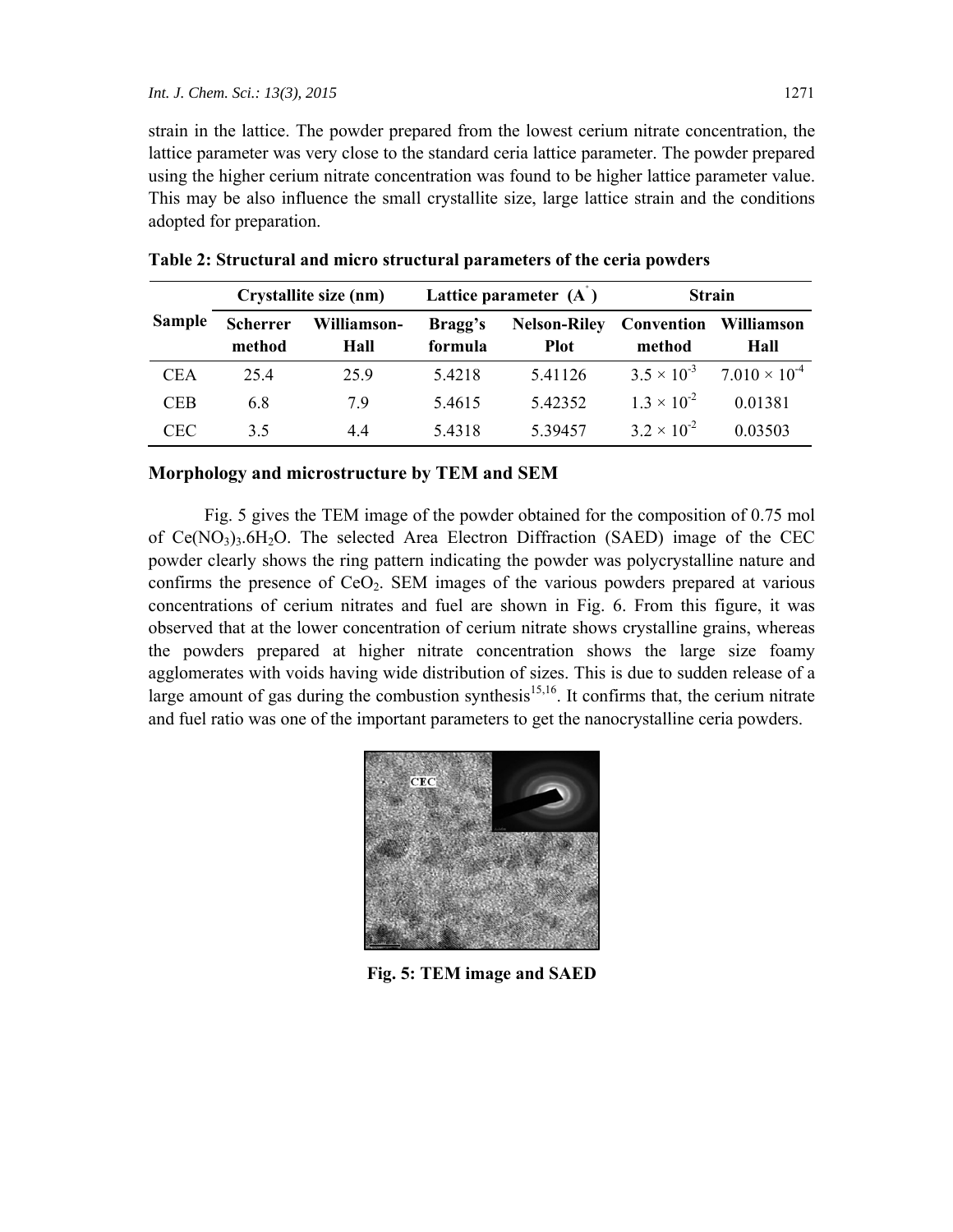

**Fig. 6: SEM images** 

# **FTIR**

The FT-IR spectra of the as-prepared  $CeO<sub>2</sub>$  samples are shown in Fig. 7. The band below 500 cm<sup>-1</sup> is attributed to Ce–O stretching band and it confirms the formation of  $CeO<sub>2</sub>$ for all samples. Ceria has the ability to absorb water molecules from the surrounding environment; thus, the peak at  $3400 \text{ cm}^{-1}$  corresponds to the physically adsorbed water on the samples. The sharp peak at about  $1600 \text{ cm}^{-1}$  is assigned to C–O stretching band of the adsorbed  $CO<sub>2</sub>$  of air on the surface of ceria nano powders. Residual water and a hydroxyl group are usually detected in the as-prepared ceria samples regardless of synthesis method used and further heat treatment is necessary for their elimination. The band around in Finger print zone may be 1384 cm<sup>-1</sup> is due to sp C-H bending mode of vibration. The band around 1045 cm<sup>-1</sup> is due to C-O alkoxy bond. These two bands indicate excess of fuel was present. Excess of fuel was present only in the sample prepared from higher concentration of cerium nitrate. The FTIR spectrum of the as-prepared ceria also exhibits strong broad band below 700 cm-1, which is due to the envelope of the phonon band of the metal oxide network. Lower concentration of cerium nitrate was utilized all the amount of fuel thereby increasing the rate of reaction and reaction temperature and higher concentration of cerium nitrate taken only sufficient amount of fuel, so that milder reaction was carried out during preparation. FTIR spectrum was fully agreed with X-Ray diffraction spectrum.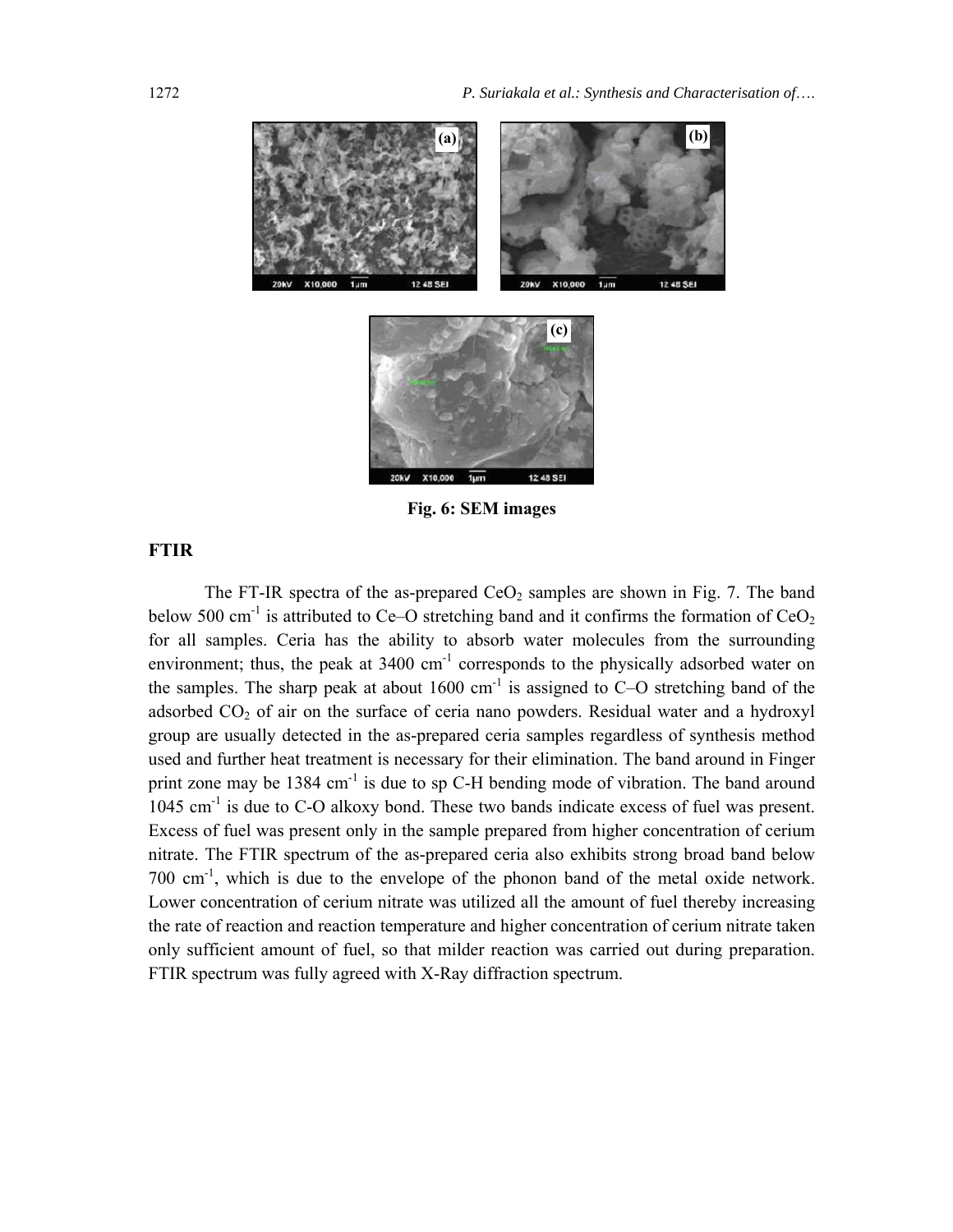

**Fig. 7: FTIR spectrum** 

# **UV-Vis Spectrum**

The UV-visible absorption spectra of the  $CeO<sub>2</sub>$  samples are shown in Fig. 8. All the samples showed a strong absorption below 500 nm. The samples CEA and CEB have shown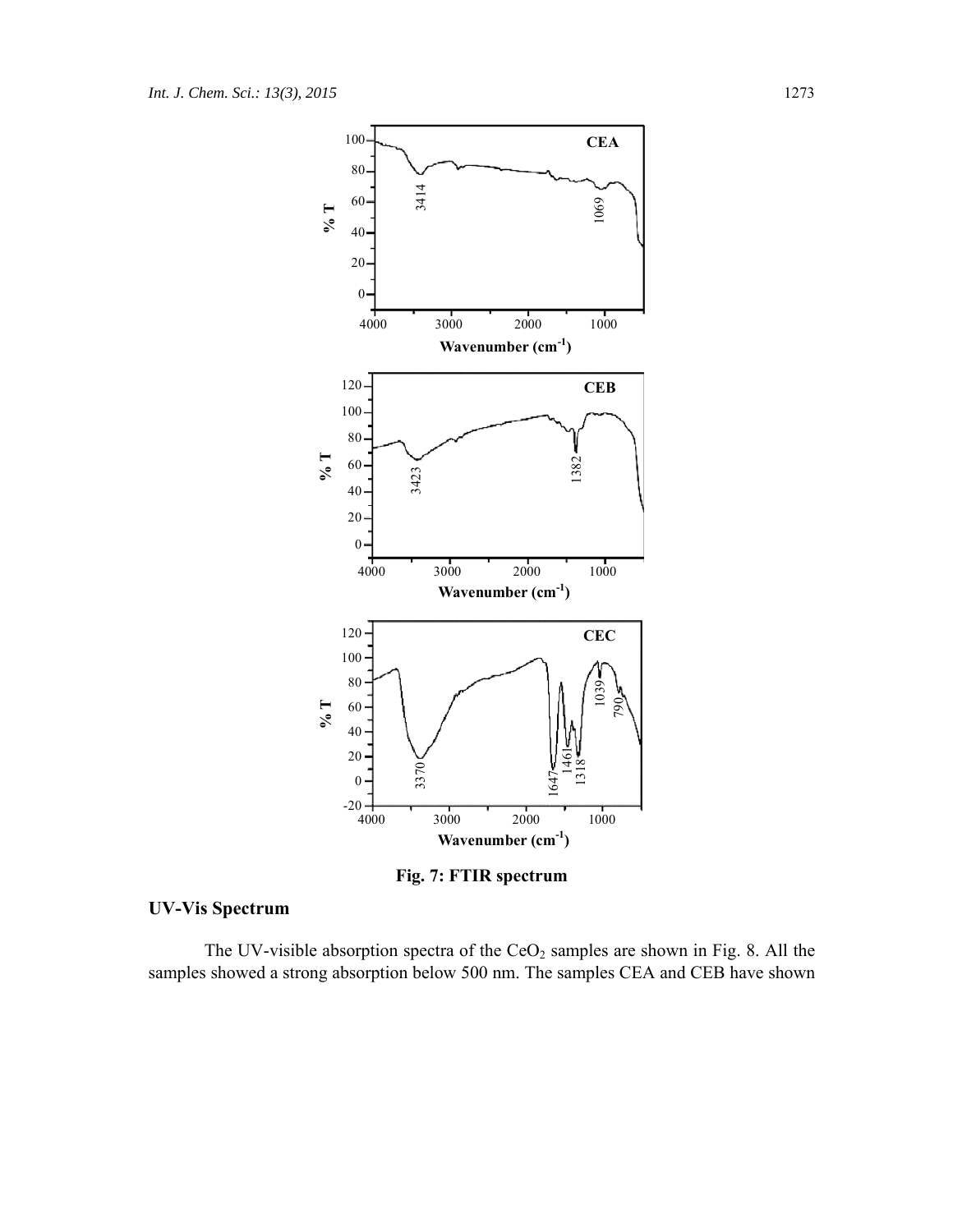the absorbance edge around 458 nm and 409 nm whereas the absorption edge of CEC was around 482 nm. The band gap of the powders was determined by the equation  $h^*C/\lambda$  from the cut off wavelength<sup>17,18</sup> (Table 3). It can be seen that there was a very sharp absorption edge from the lower concentration of cerium nitrate route whereas the powder from the higher concentration of cerium nitrate/fuel ratio shows, a blunt absorption edge. This characteristic behavior may be due to the excess of fuel of carbon impurities<sup>19</sup> present in the powders during the synthesis which was confirmed in FTIR.

| Sample     | $\Lambda(m)$ | E(J)     | Optical band gap $(eV)$ |
|------------|--------------|----------|-------------------------|
| CEA.       | 4 58E-07     | 4.35E-19 | 2.72                    |
| <b>CEB</b> | 4.09E-07     | 4.86E-19 | 3.04                    |
| CEC.       | 4.82E-07     | 4.13E-19 | 2.58                    |

**Table 3: Optical band gap values of ceria powder** 

1.6 1.4 1.2 1.0  $CEA$ 



**Fig. 8: UV-Vis spectrum** 

#### **CONCLUSION**

Nanocrystalline  $CeO<sub>2</sub>$  powder was successfully synthesized by microwave assisted combustion method using various nitrate/fuel ratios. XRD studies showed that there was a phase pure ceria and the average crystallite size of the  $CeO<sub>2</sub>$  nanoparticles found in ranges from 25 nm to 4 nm at various nitrate/fuel ratios. It was observed that the sizes of the nanocrystallite decreases with the increase of cerium nitrate concentration. This lattice parameter variation of prepared powders with respect to standard  $CeO<sub>2</sub>$  lattice is due to preparation conditions. The different particle morphology of the ceria powders was observed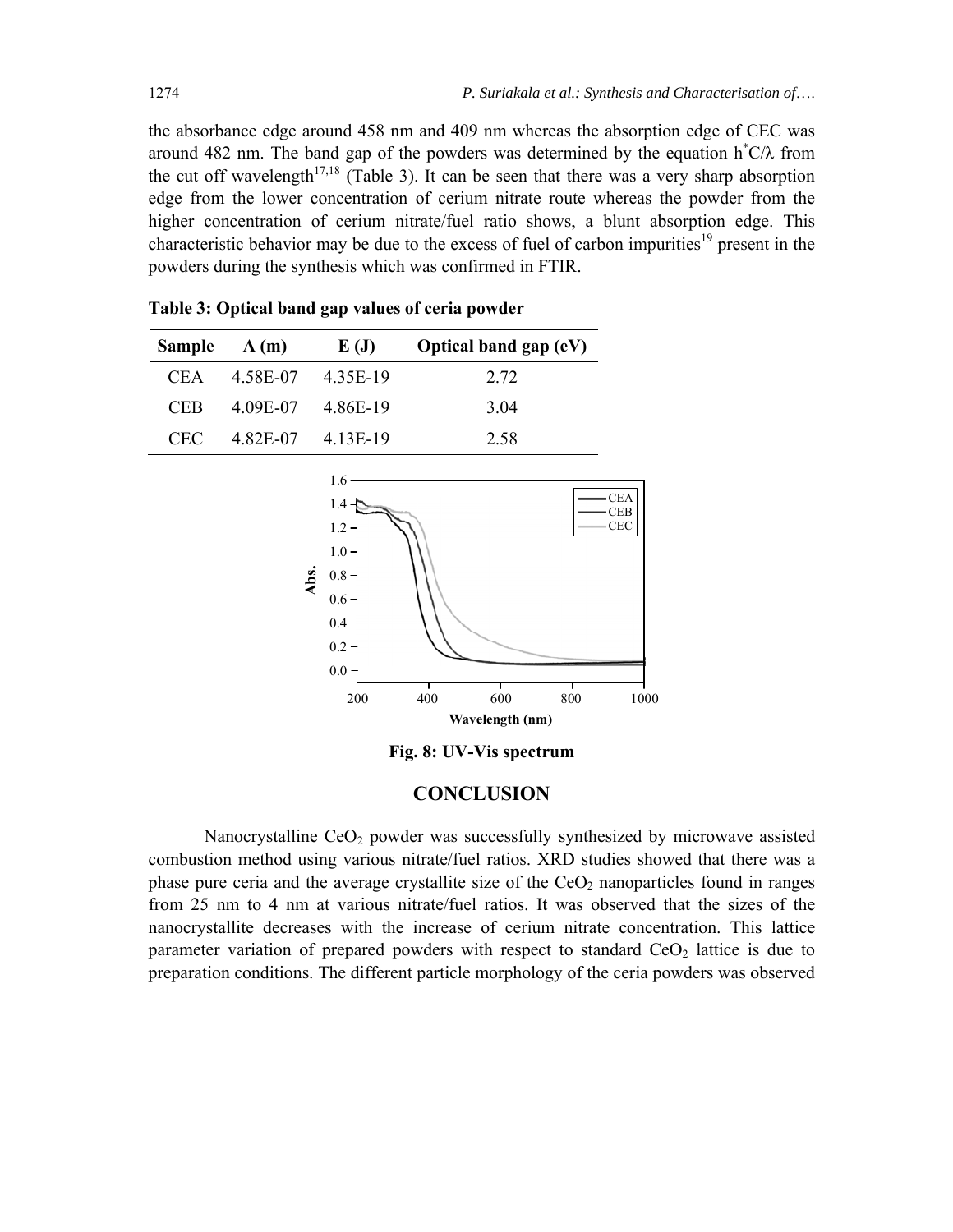with variation of the initial cerium nitrate composition by SEM studies. The band gap values were measured from the absorption edges from UV-Vis absorption spectra and found good agreement with the literature values.

#### **REFERENCE**

- 1. C. Sun, H. Li and L. Chen, Energy Environ. Sci., **5**, 8475 (2012).
- 2. Zholobak, V. K. Ivanov, A. B. Shcherbakov, A. S. Shaporev, O. S. Polezhaeva and A. Y. Baranchikov, J. Photoch. Photobio. B, **102**, 32 (2012).
- 3. P. Jasinski, T. Suzuki and H. U. Anderson, Sensors and Actuators B, **95**, 73 (2003).
- 4. P. K. Slusser, Transition Metal Doped Cerium Oxide for Spintronics Applications, A, Thesis Submitted to Department of Materials Science and Engineering University of Utah (2009).
- 5. Z. Liu, D. Ding, M. Liu, X. Ding, D. Chen, X. Li, C. Xia and M. Liu, J. Power Sources (2013).
- 6. G. Kim, Ind. Eng. Chem. Prod. Res. Dev., **21**, 267 (1982).
- 7. S. Yabe, M. Yamashita, S. Momose, K. Tahira, S. Yoshida, R. Li, S. Yin and T. Sato, Int. J. Inorg. Mater., **3**, 1003 (2001).
- 8. Q. Y. Wen, H. W. Zhang, Y. Q. Song, Q. H. Yang, H. Zhu and J. Q, J. Xiao, Phys. Condens. Matter., **19**, 246205 (2007).
- 9. P. Nachimuthu, W.-C. Shih, R.-S. Liu, L.-Y. Jang and J.-M. Chen, J. Solid State Chem., **149**, 408 (2000).
- 10. S. Gupta, P. Brouwer, S. Bandyopadhyay, S. Pati, R. Briggs, J. Jain and S. Seal, J. Nanosci. Nanotechnol., **5**, 1101 (2005).
- 11. A. Sharma, S. Bhattacharya, S. Das and K. Das, Int. Conference on Nanotechnol. Biosensors (2010).
- 12. E. Kumar, P. Selvarajan, K. Balsubramanian, Recent Res. Sci. Technol., **2**, 37 (2010).
- 13. M. Wolcyrz and L. Kepinski, J. Solid State Chem., **99**, 409 (1992).
- 14. T. J. B. Holland and S. A. T. Redfern, Mineralogical Magazine, **61**, 65 (1997).
- 15. E. Esmaeili, A. Khodadadi and Y. Mortazavi, J. Eur. Ceram. Soc. (2008).
- 16. R. V. Mangalaraja, S. Ananthakumar, Kasimayan Uma, Romel, M. Jimenez, Marta Lopez and Carlos P. Camurri, Mater. Sci. Engg. A, **517**, 91 (2009).